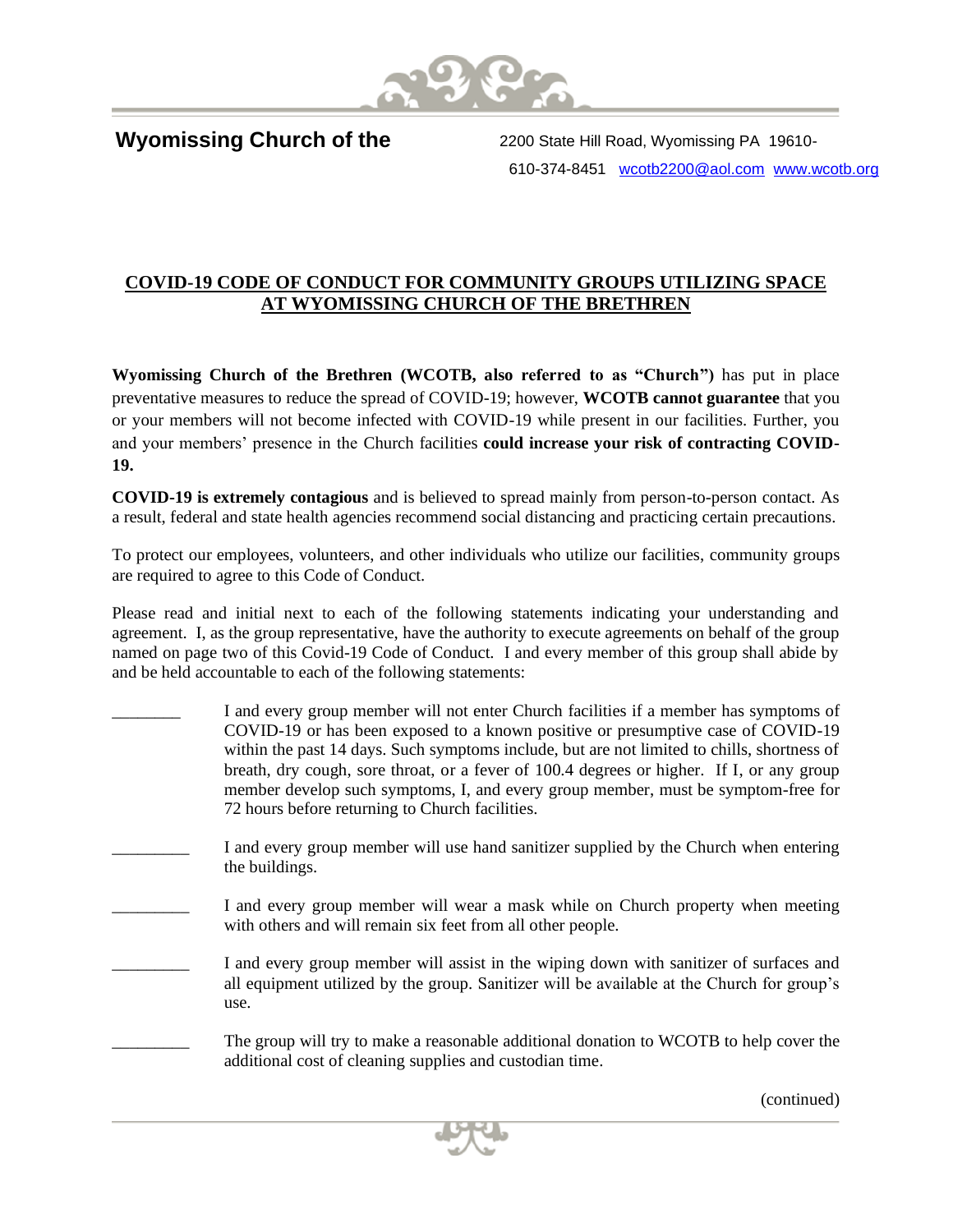

- I and any group member will immediately notify Administration at WCOTB if I, or any group member test positive for COVID-19, am a presumed positive, if I, or any group member, seek medical advice or assistance due to any of the symptoms of COVID-19 listed above, or if I, or any group member develop two or more of the symptoms of COVID-19 listed above.
- I and every group member will immediately notify Administration at WCOTB if I become aware that I, or any group member, was exposed to someone who has tested positive for COVID-19 or is a presumed positive.
- I and every group member will follow all other rules and procedures adopted by the Church to prevent exposure to COVID-19 and protect the health and welfare of the Church community.
	- A list will be kept by the group of all members attending every meeting/sports event held at WCOTB. This will be needed for contract tracing if necessary.

**\_\_\_\_\_\_\_\_\_\_ In consideration for being permitted to use church facilities, I and every group member voluntarily agrees to assume all of the foregoing risks and accept sole responsibility for any injury to them self (including, but not limited to, personal injury, disability, and death), illness, damage, loss, claim, liability, or expense of any kind, that the member may experience or incur in connection with their presence in the Church facilities ("Claims"). I and every member of the group named below, hereby release, covenant not to sue, discharge, and hold harmless Wyomissing Church of the Brethren, its employees, trustees, volunteers, members, agents, and representatives, of and from the claims, including all liabilities, claims, actions, damages, costs of expenses of any kind arising out of or relating thereto. I and every group member understands and agrees that this release includes any claims based on the actions, omissions, or negligence of the Church, its employees, trustees, volunteers, members, agents, and representatives, whether a Covid-19 infection occurs before, during, or after our presence in the Church facilities.** 

(continued)